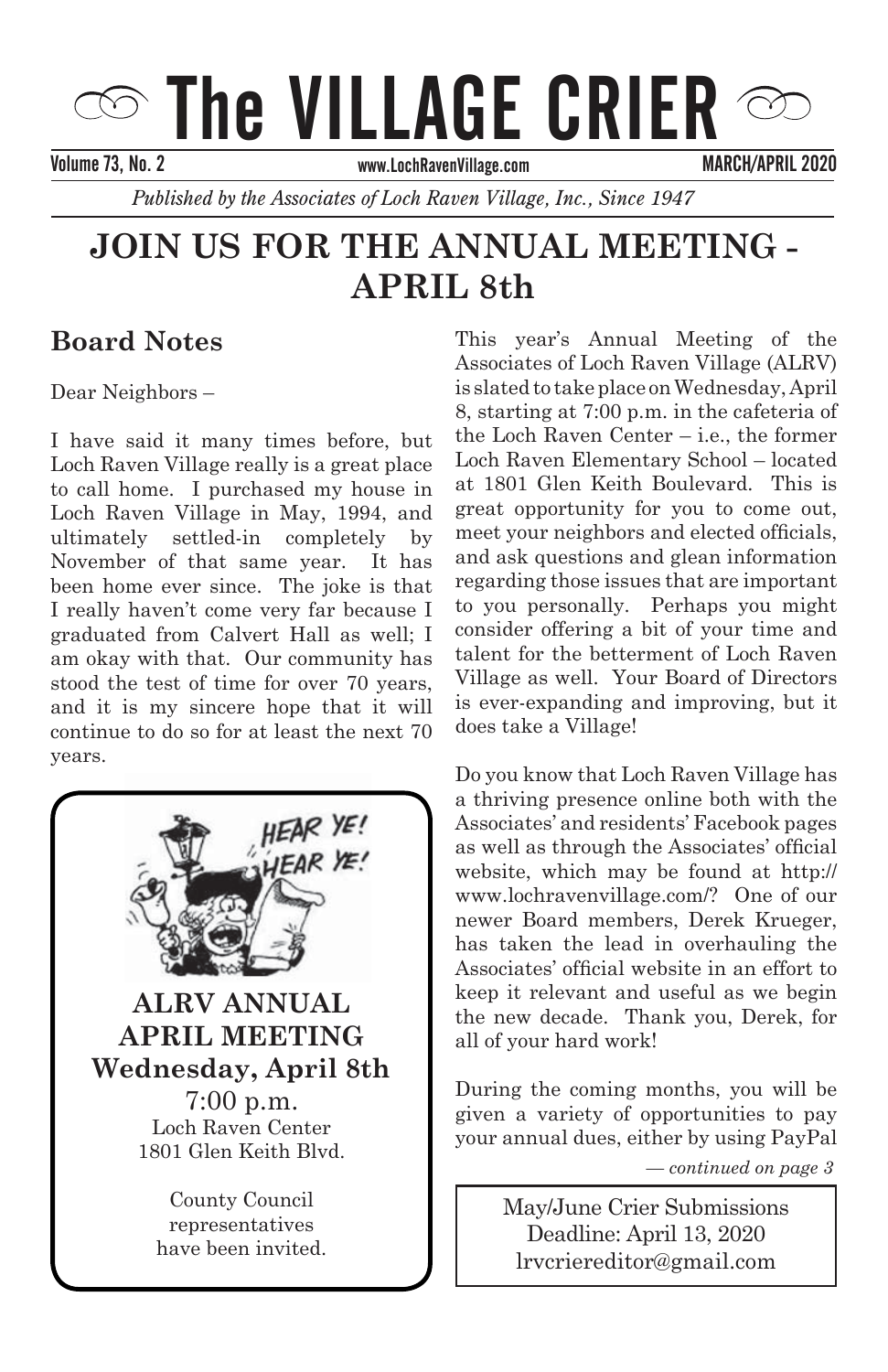#### **EXECUTIVE COMMITTEE**

*President* – Peter Moulder alrvpresident@gmail.com *Vice-President* – Nick Linehan lochravenvillagegreen@gmail.com *Treasurer* – OPEN *Secretary* – Susan Redpath sredpath402@comcast.net

#### **BOARD MEMBERS**

**Colleen Carr** mayercm06@yahoo.com **John Fiastro** icfiastro@hotmail.com **Jason Garber** lrvcommittee@gmail.com **Gary Herwig** garysherwig@hotmail.com **Bruce Knauff** 410-823-0648 **Derek Krueger** DKrue09@gmail.com **Antoinette O'Donnell** odonnell.lrv@outlook.com **Sue O'Neill** sueannoneill01@gmail.com **Gretchen Sarkin** gsarkin1@gmail.com **Kate Walkinshaw** snairwell@hotmail.com

#### **COMMITTEES -** *It takes a Village!*

*Architectural Review Committee –* LochRavenVillageCovenants@gmail.com *Block Captains –* Lori Cullinan lrvblockcaptain@gmail.com *Block Party Grants –* Antoinette O'Donnell *Citizens on Patrol –* John Kelly LRVillageCOP@aol.com *Community Events –* Susan Redpath, Antoinette O'Donnell *Gardens –* Nick Linehan, Gretchan Sarkin *Marketing –* Kate Walkinshaw *Membership –* Peter Moulder, Colleen Carr *Real Estate –* OPEN *Planning/Zoning Development –* Nick Linehan, Peter Moulder *Welcome –* Sue O'Neil *School Liason –* Colleen Carr

*LRV Website –* snairwell@hotmail.com *LRV Facebook* – odonnell.lrv@outlook.com *The Village Crier*  **Editor** *–* Mary Noy lrvcriereditor@gmail.com **Layout & Printing** *–* Strategic Factory **Advertising** *–* lrvcriereditor@gmail.com **Distribution** *–* Lois Herty loisherty@msn.com

#### **CONTACTS**

*Baltimore County Code Enforcement – 410-887-3351 District 5 County Councilman – David Marks 410-887-3384 council5@baltimorecountymd.gov District 6 County Councilwoman – Cathy Bevins 410-887-3388 council6@baltimorecountymd.gov County Executive's Office Contact -District 5: Amanda Carr 410-887-8412 acarr@baltimorecountymd.gov Pet Locator – Darrell Krushensky 410-823-6330 Police – 911 or 410-887-2222*   $Sixth$  *Precinct Significant Event Information – baltimorecountymd. gov/Agencies/police/pc06 Solid Waste Management – 410-887-2000 Towson University (off-campus resident complaints) Richard Goldschein at 410-704-2057*



# **ALRV MEETINGS**

**Meetings are held on the second Wednesday of each month** 7:00pm, **Loch Raven Center**

1801 Glen Keith Boulevard, Room 102 *unless otherwise noted in events calendar; no meeting in August*

Residents are encouraged to attend, and to help in our ongoing work "to protect, maintain, and enhance the property values of Loch Raven Village homes, and the quality of life of Loch Raven Village residents."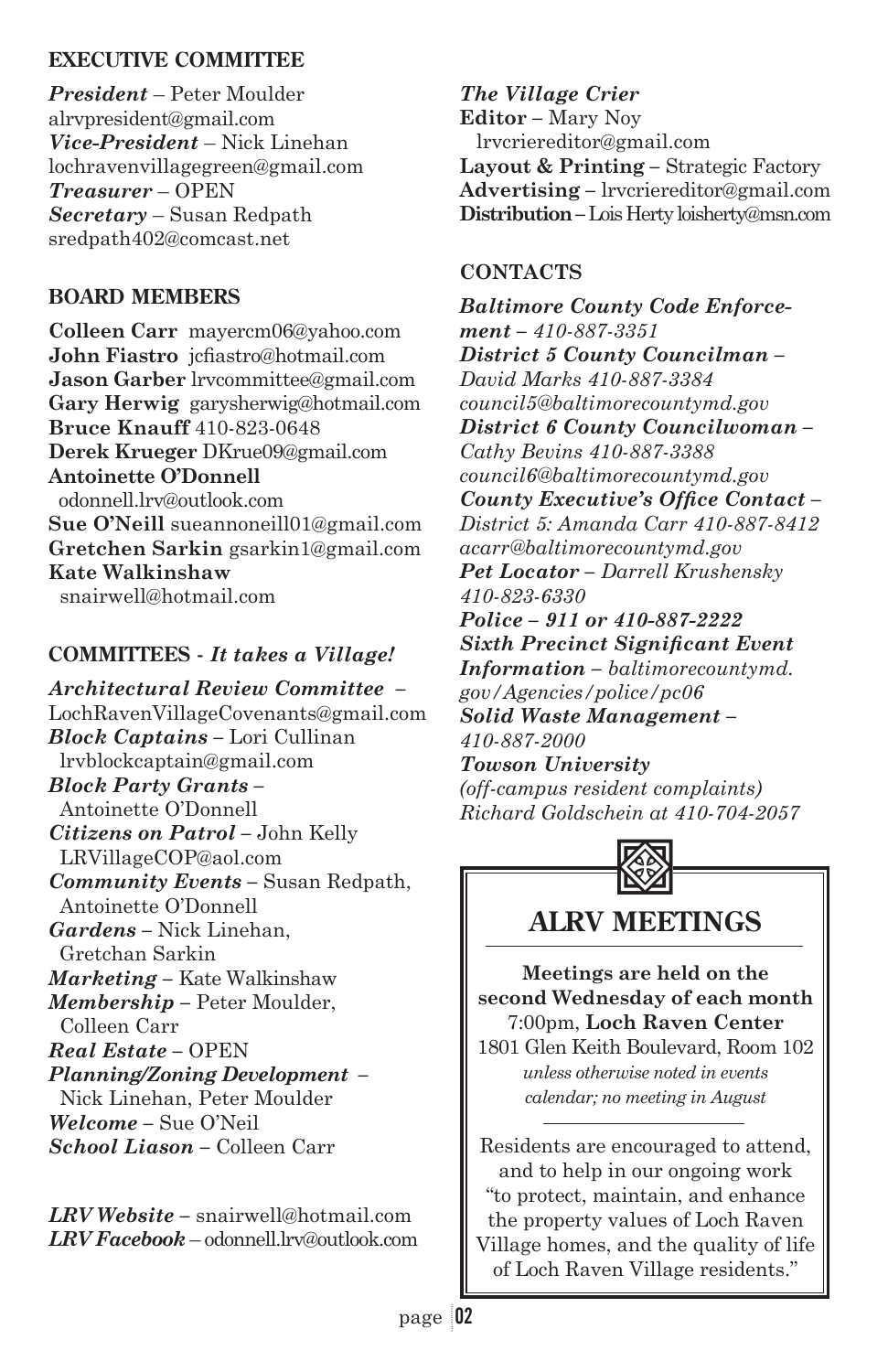#### *— continued from page 1*

or Venmo, responding to advertisements in The Village Crier, or responding to the Associates' official mailing. The Associates cannot remain viable without funding, so please consider paying your annual dues. I for one find the option of paying my annual dues online using PayPal to be a marked improvement over other methods of payment.

As winter transitions into spring and the weather, well, doesn't change that much, at least not this year, please remember that the Associates offers grants of \$50.00 each to residents who sponsor block parties in Loch Raven Village. Block parties traditionally have been warmly received and well-attended. What better way to enjoy the temperate spring weather and to get to know your neighbors than by having a block party? Also, the revitalization of the Loch Raven

Boulevard / Joppa Road commercial district and the Pleasant Plains Elementary School (PPES) boundary study continue to be hot issues, so please keep an eye out for ways that you can get involved.

There is a lot more that I could say, but these Notes address only a few of the many issues to which the Associates currently directs its attention. I have a pretty active Facebook presence, though, so feel free to reach out to me directly with questions, concerns, comments, or whatever has your attention at the moment. I welcome the contact and the feedback. Look for the next Board Notes sometime in April.

Respectfully submitted,

Gary S. Herwig

# MULLIONS / MUNTINS / GRIDS - The clear window choice for LRV homes.

One of many reasons we choose to call Loch Raven Village home is the uniform architecture. Our Georgian style brick homes were designed with double hung, white, 6-paned windows – modeled after 18th century English manor homes. Thanks King George!

Replacement windows are often constructed of one large window pane with a "grid" attached to create the original look. Some owners or contractors have not installed the "grids" which has lead to many homes falling out of uniformity and covenant compliance.

**The LRV Covenant Guidelines state** "3. Must include traditional six over six muntins (mullions) in standard windows".

If you're currently out of compliance, don't despair. Many home improvement stores offer an easy to install "snap-in grid" to place over existing bare windows. One online source that you may find helpful: newpanes.com.

As always, any questions may be directed to the Building Restrictions Committee for ALRV. Contact information and Covenant Guidelines can be found on the LRV website: www.lochravenvillage.com.



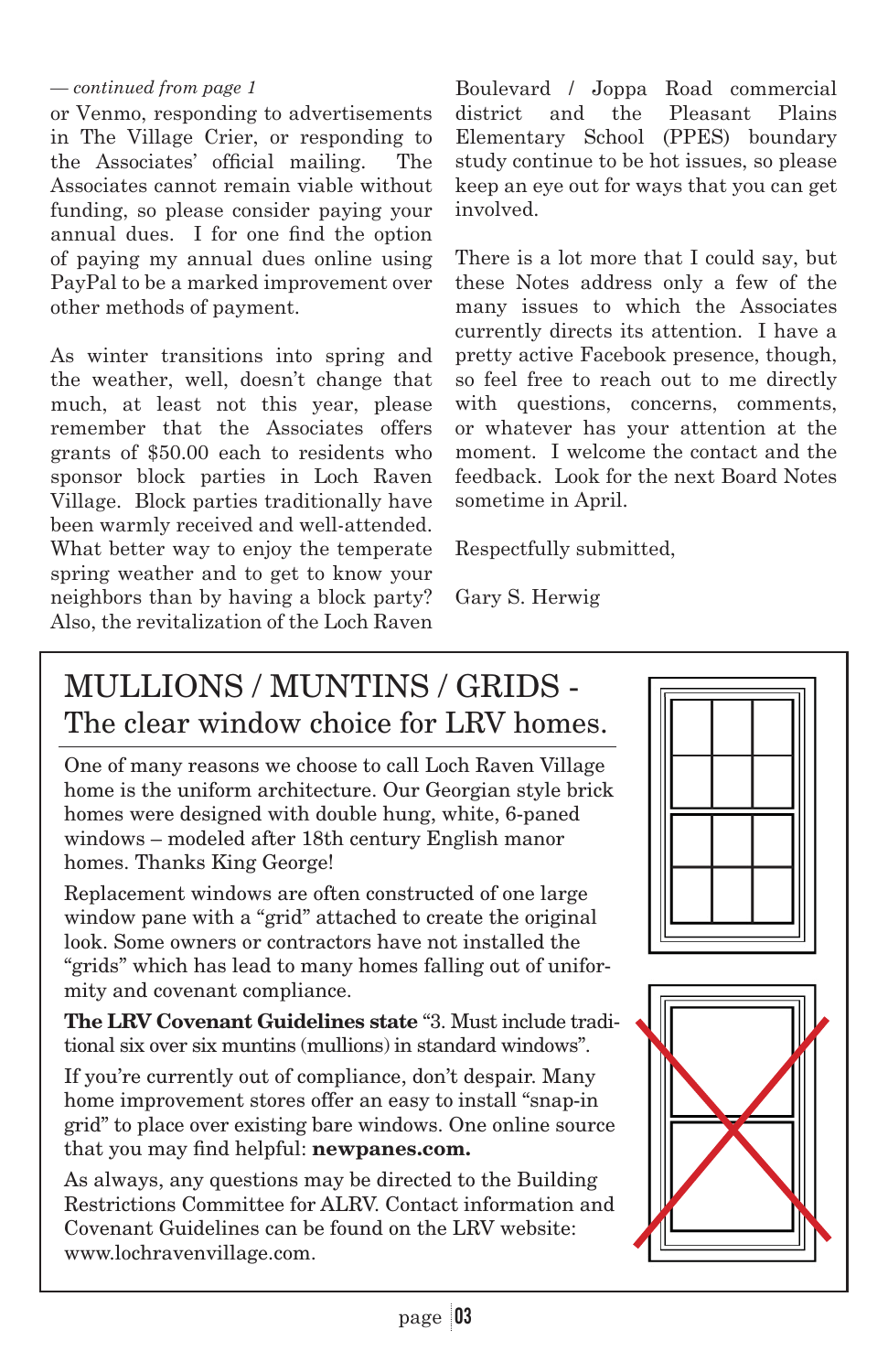# **PPES Boundary Study Update**

As you may have heard, Pleasant Plains Elementary School is one of the most overcrowded elementary schools in Baltimore County. Generally, since 2014, the BCPS's projected enrollments for PPES have projected significant increases in enrollment. In fact, the enrollment has far exceeded the projections. PPES has met the legal definition of an "overcrowded school," that is, a school with enrollment over 115% of capacity, since at least 2014. The school now has a state-rated capacity of 545 students, factoring in the trailers on the property.

BCPS just released its 2019-2020 Student Count and once again, PPES is projected to be considerably overcrowded (in excess of 700 students) for each year over the next decade. Moreover, BCPS' records focus on actual enrollment as of September 30 of each year, but that number does not remain static throughout the year. For example, the September 30, 2019 full-time student count was 680, but PPES's enrollment has been as high as 710 since October 1, leaving PPES at 130% capacity. PPES's enrollment has increased during the school year each year for the past several years.

Due to the Herculean efforts of the PPES PTA leadership and membership, as well as community volunteers over the past two years, BCPS and the County Board of Education have been made more than

aware of the problems caused by the overcrowding. In general, overcrowding is even more problematic at PPES because the common space areas are too small to facilitate activities such as assemblies and lunch, as well as creating difficulty at dismissal. The class sizes are too big and PPES has been understaffed.

These deficiencies have a notable detrimental impact on the children and staff at the school.

To provide at least a short-term solution, BCPS began a boundary study process in late 2019 to examine redistricting options involving PPES and Hampton Elementary School. Neighboring elementary schools in the Towson/ Parkville area were excluded from the study because they are also overcrowded or have the magnet program (Cromwell Valley). The special committee has recommended a redistricting plan that would redistrict approximately 100 students from PPES to Hampton. While the recommended plan does not fully resolve the overcrowding problems at PPES specifically, or the Central Planning Area generally, it is an option to provide immediate relief and mitigate the overcrowding effects.

On March 10th the Board of Education voted in favor of the recommended plan which will take effect in August. This will provide some relief to the overcrowding at Pleasant Plains. The work continues, however, to provide real, lasting relief and improvement to the facilities at our neighborhood school. The school administrators, the PTA, parents, and concerned community members will strive to make the needs of PPES known to the school board in order to continue advocating for the school and the children who deserve to learn in a safe environment.



page 04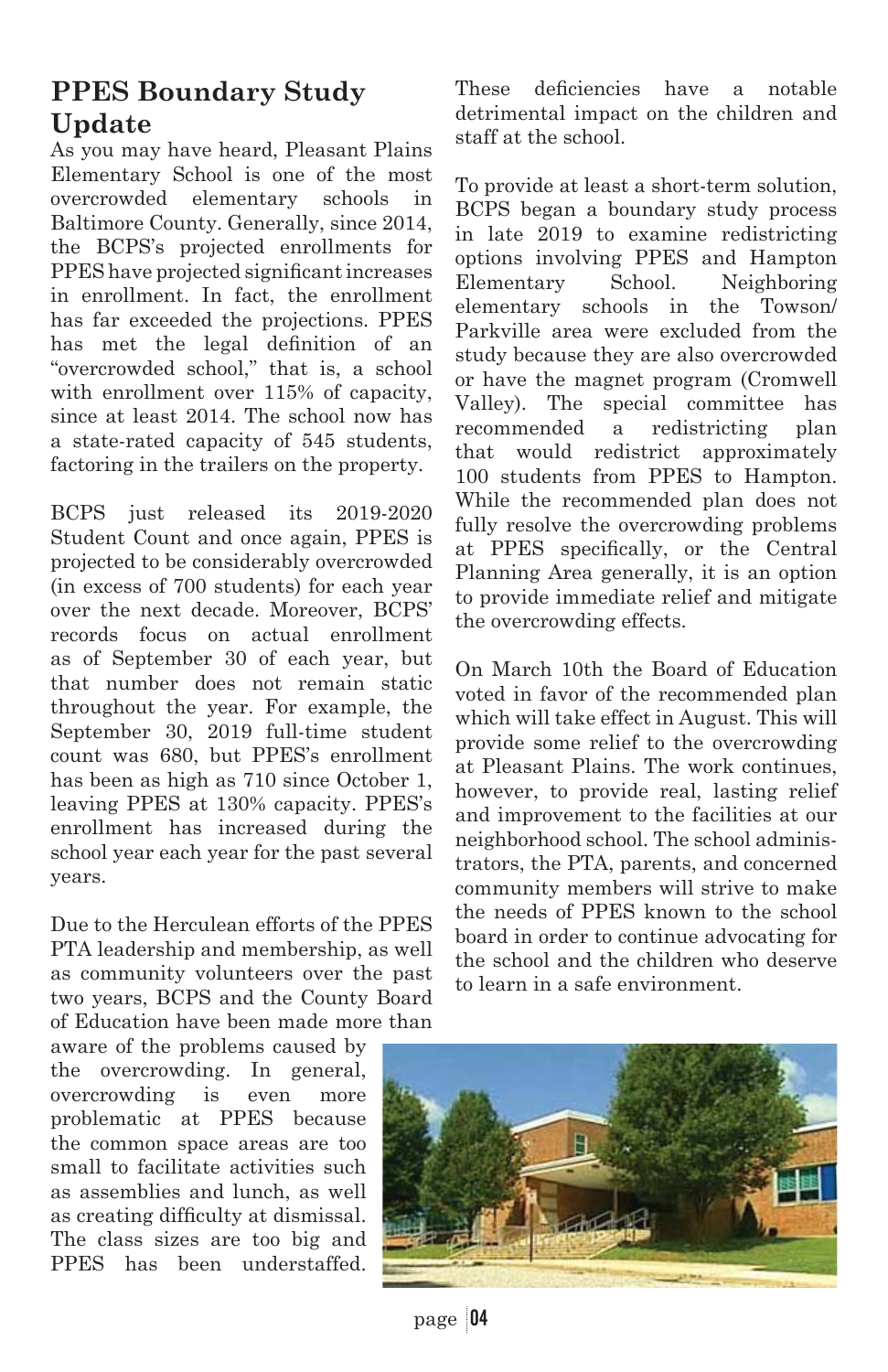#### **Pleasant Plains Elementary SCHOOL NEWS** Gardenia Lawns LLC

Spring is just around the corner! Follow Pleasant Plains Elementary PTA on Facebook for information about our upcoming plant sale in April!

Looking to take a night off from cooking guilt-free? Check out the following Spirit Nights for PPES:

Chick-Fil-A Spirit Night Thursday March 19 from 5:00 – 8:00 p.m.

Noodles & Company Thursday, April 4.

\*A portion of proceeds from each night goes directly to support PTA programs at PPES.

Our next PTA Meeting is Monday, March 9 at 7:00 p.m.

Mark your calendars! Game night is back on Friday, May 15!

# **Stop – It's the Law!**

There have been a number of incidents of drivers in the neighborhood passing school buses when children are getting on or off the bus. This not only against the law, but it is very dangerous for the children. Many people do not realize that you must stop at an intersection for the bus even if there is no posted stop sign (see image). According to an August, 2018 issue of Forbes magazine, on a single day during the 2017-18 school year, 108,623 school bus drivers across the country reported that 83,944 vehicles passed their buses illegally -- that's more than 15 million violations by motorists on U.S. roads in a typical 180-day school year. Let's keep our kids safe as they venture to and from school by remembering the rules of the road.



**Lawn Cutting**  $\mathcal{R}_{I}$ **Bush Trimming** 

Reliable & Responsive

**CALL US for your free estimate TODAY!** 

> **JASON SULLIVAN 2** Operator

# 

No lawn too small!

# You

at an intersection. whether it is or is not marked with a stop sign. **All traffic MUST stop.** 

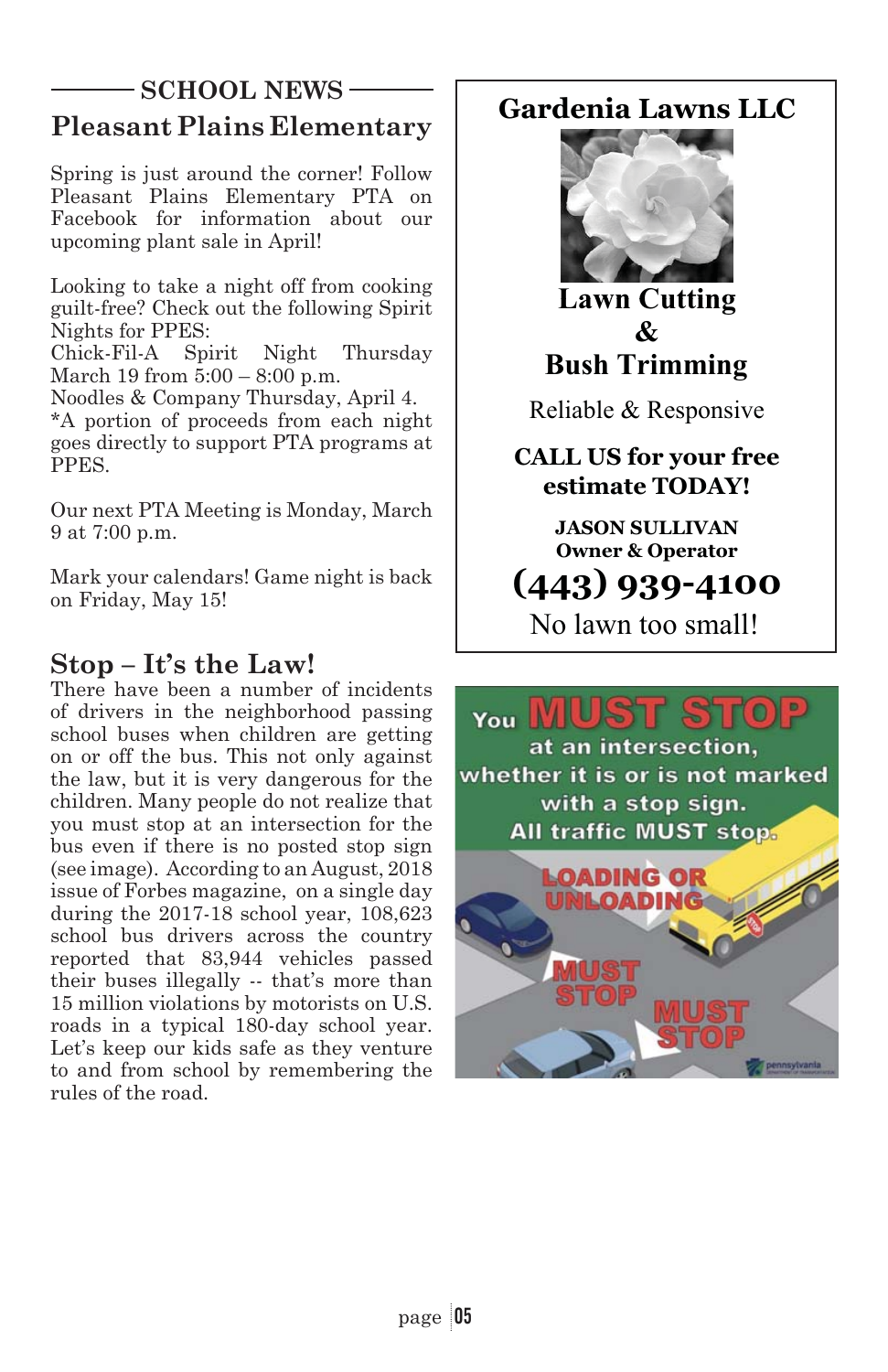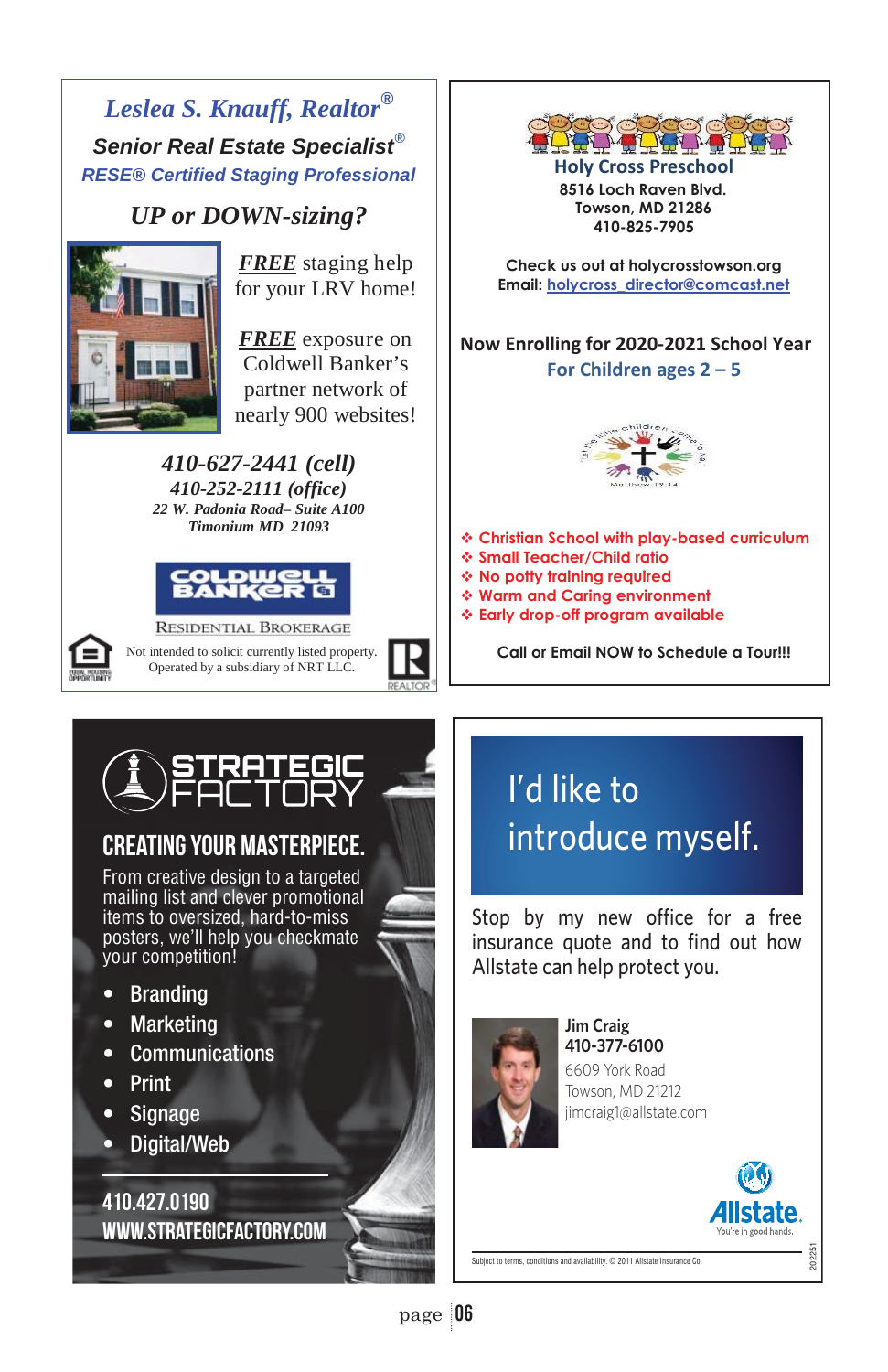# **Celebrating 15 Years of the LRV Book Club**

In 2005, Leslea Knauff, a LRV Board member and local realtor, proposed the start of a neighborhood book club for Loch Raven Village Residents. Since then, her original proposal evolved as an open-door to all adults regardless of residence. There are no strict rules for LRV book club meetings. Casual and friendly, participants share interesting and thoughtful ideas about the books they have read. At the August meeting, participants recommend nine books. Then beginning with September, each book selected is assigned to a month. The month of April is set aside for poetry readings. There is no meeting in December.

Two future book selections include the following:

*The Masterpiece* by Fiona Davis for May *The Underground Railroad* by Colson Whitehead for July.

Meetings are held on the third Thursday of each month at 6:30 p.m. at Panera's at Towson Place. For further information, contact Rita at 410-825-0002.

# **From Babcock Church…**

Thank you neighbors for all of your contributions of canned goods and clothing! Through the Babcock Presbyterian blessing boxes for the past three years we have been able to provide 20,000 meals to our neighbors as well as gently used clothing. Together we are making a difference right here in Loch Raven Village! Thank you again and look for another food drive coming soon.

Join us for worship on Easter Sunday, April 12 at 10:00 a.m. when we celebrate the resurrection of Jesus Christ. All are welcome!

#### **Easter Services Babcock Presbyterian**

Maundy Thursday: 7:30 p.m. Good Friday: 7:30 p.m. Easter Sunday: 10:00 a.m.



#### **Loch Raven United Methodist**

Chicken & Fish Fry: 4/3 2-6 p.m. Family Movie Night: 4/3 7-9 p.m. Maundy Thursday Last Supper: 4/7 6:30 p.m. Good Friday Service: 4/8 7 p.m. Easter Egg Hunt: 4/11 10:30 a.m. Sunrise Service: 4/12 6:00 a.m.

#### **Immaculate Heart of Mary**

Holy Thursday: 7:30 p.m. (Adoration following Mass in the Convent Chapel.) Good Friday: 7:30 p.m. Holy Saturday: 11:00 a.m. – Blessing of Food Holy Saturday Easter Vigil – 7:30 p.m. Easter Sunday Masses: 7:30 a.m., 9:00 a.m., 10:30 a.m., 12:15 p.m.

# **A. HEATH'S AWNING SERVICES**

# **awning@comcast.net**

# **410-343-0081**

# **COMPETITIVE PRICES**

# *FREE ESTIMATES:*

#### **\*NEW FRAMES**

# **\*NEW FABRIC COVERS**

**\*FRAME REMOVAL/ REPAIR\*** 

# **\*SERVICE QUOTES**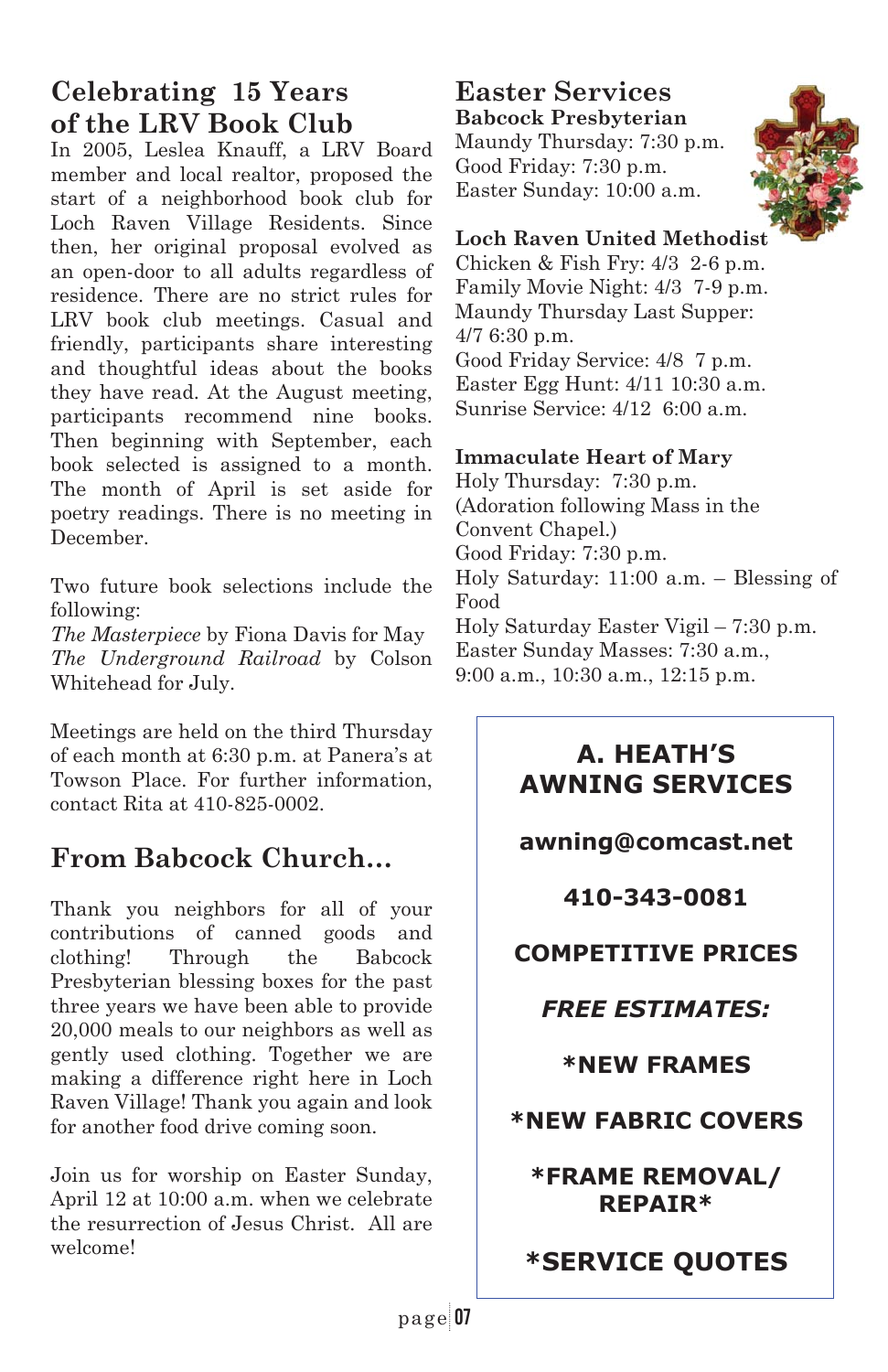

*Share your news with the Village Crier – welcome a new neighbor, wish someone a happy birthday, announce the birth of a child! Over the Fence is your opportunity to tell others what is going on in your part of the Village. Email lrvcriereditor@gmail.com.*

Thank you and a big "Wow!" to **Megan McFadden**, first grade teacher at Pleasant Plains Elementary School and her Go Green Club for making great headway in clearing out the school garden of weeds, laying landscaping fabric, moving mulch, painting raised flower beds, and more. The garden is a small parcel of land that requires a huge amount of work. Many thanks to the parents, children and other staff members who have been helping Ms. McFadden with this effort. The community appreciates your efforts!

Congrats to the **Loch Raven Rec Wrestlers** who made the state tournament in Damascus! Way to go wrestlers!

Well done to **Michael Guntzel** of Clyde Bank Rd. who received all A's on his 2nd quarter report card in high school. Keep studying Michael!



"Well Biff, I just paid my dues and it feels great! It's important for us all to pitch in and help our neighborhood!" Don't forget to pay YOUR dues. Send your \$40 check (\$30 for seniors) to Associates of Loch Raven Village P.O. Box 9721, Loch Raven, MD 21284-9721 or go to LochRavenVillage.com to use PayPal.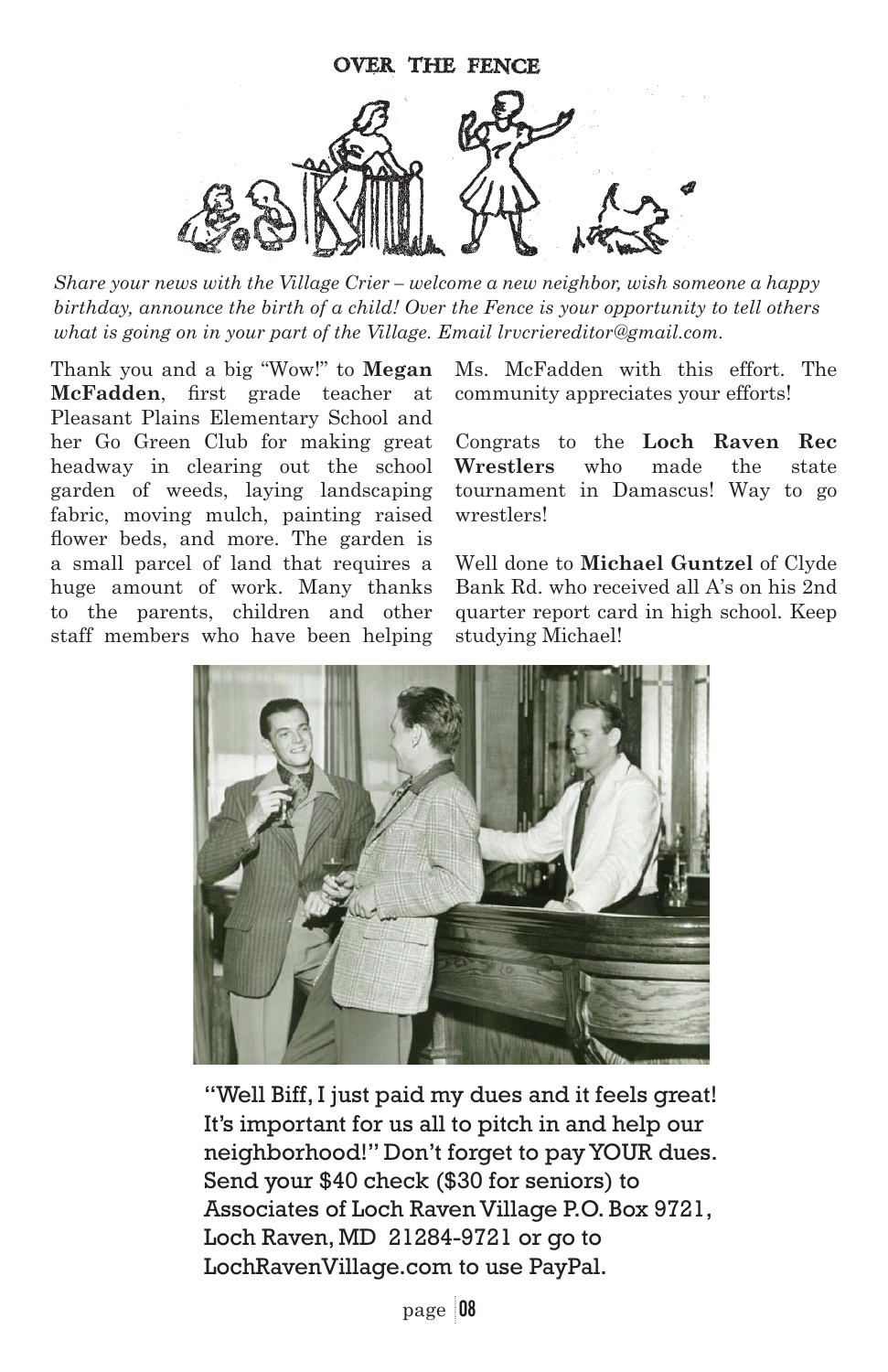#### **Miscellaneous security tips:**

- Craigslist when selling or buying online, never meet someone alone. Take someone with you and meet during the day in plain sight. Be cautious if you bring cash for a transaction if buying; if selling it would be better to accept cash than a check. If something seems too good to be true be cautious.
- Transient Crime each spring<br>transient scam artists present transient scam themselves as legitimate contractors and frequently prey on seniors, but all citizens should learn to recognize these scammers. They show up at your house, frequently in pairs, unannounced kinds of improvement work. They may tell you they've been doing work in the area, have left over material they can provide at reduced cost. Examples of repairs are roof repairs, exterior painting, brick repair, and free inspections. Best not to let them in your home as one may keep you busy while the other does things that make you think you need work done. E.g. one may spray water in an out of sight place to make you think there is a leak. Always check references like the Better Business Bureau, and never give them up front money.
	- Package Delivery Theft from time to time we hear of incidents when a package is delivered and left on the front porch only to never have been received by the homeowner. Thieves sometimes keep track of the various delivery services and take a package once left on a porch. Some things you may do to avoid theft are: Ask for a tracking number and follow delivery progress on-line. The process will tell you when the item will be delivered. Or request a "signature option" if you are going to be home and avoid having the package left on the porch. If your work place agrees, have the package delivered to the work place. In a close-quarters neighborhood like ours, a neighbor would be a good resource for package receipt. Partial source: BCoPD

As always - IF YOU SEE SOMETHING, SAY SOMETHING - promptly call 9-1-1.

# **ALRV Treasurer Needed**

As some of you may be aware, our ALRV Treasurer, Leslea Knauff, suffered a serious stroke. She is recuperating but will not be able to resume her role as Treasurer for our community organization. We are looking for someone, hopefully with some accounting skills, to take over the role. In this capacity, the Treasurer is a member of the Board of Directors and in addition to managing the financial aspects of the organization he or she must attend our regularly scheduled monthly Board meetings. If you are interested in serving, or know someone who is, please contact Peter Moulder at alrvpresident@gmail.com. We want to express our deepest appreciation to Leslea for her many years of service to the ALRV as a member of its Board of Directors and most recently her years as its Treasurer.

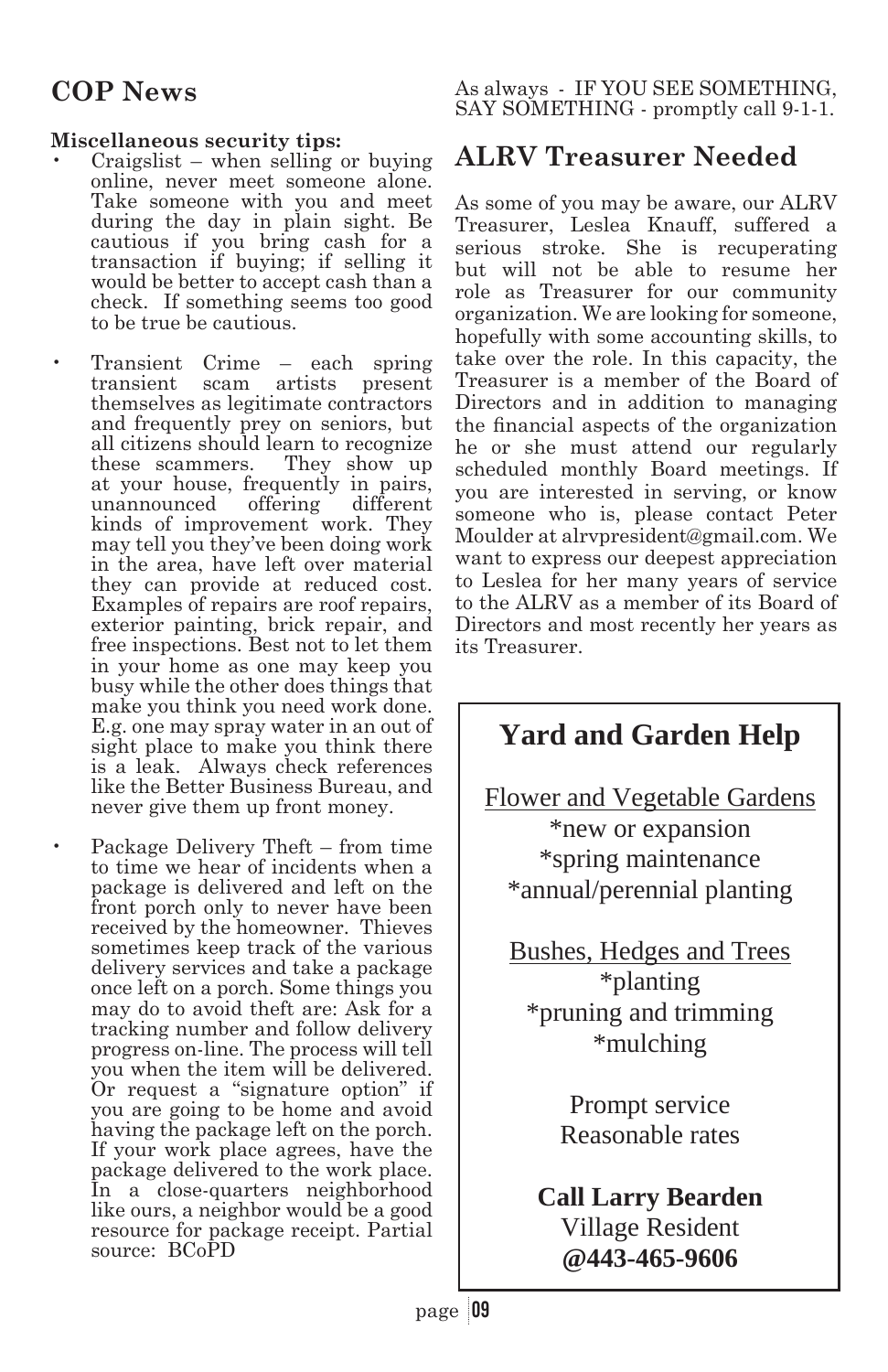# Events Calendar March – April

*The Events Calendar provides a snapshot of upcoming activities in and around our community. For a complete list of activities at all Baltimore County libraries visit bcpl.info/events-and-programs.. For more information on events at Cromwell Park visit info@cromwellvalleypark.org.* 

#### **ALRV Board Meetings**

March 11 April 8 May13 7:00 p.m., Loch Raven Center Contact: Peter Moulder pmoulder49@gmail.com Please note that the board meetings are held on the second Wednesday of every month.

#### **Loch Raven Village Book Club** March 19

April 16 (please call for information) Panera's at Towson Place 6:30 p.m. Contact Rita 410-825-0002

#### **TOWSON LIBRARY EVENTS Toddler Story Time: Wiggles and Fun**

Encourage language development and early literacy through interactive stories, songs, rhymes and movement. Designed for children who are newly mobile and active; siblings and all abilities welcome. Limited seating available; first come, first served.

Mondays & Thursdays 10:00 a.m. – 10:20 a.m.

#### **LGBTQ & Teen Meetup**

Middle school- and high school-age members of the LGBTQ+ community are welcome to join us for discussion, socializing and engaging DIY activities. Snacks provided. Sponsored by the Friends of the Towson Library. March 17 7:00 p.m. – 8:00 p.m.

#### **Remarkable Women of Maryland**

Take a virtual field trip with the Maryland Historical Society and learn about Maryland women who played a pivotal role in history. As part of the cyber-tour, hear from Harriet Tubman, Elizabeth Bonaparte, Margaret Brent and others, view artifacts from the museum's collection and participate in discussion with MDHS staff. March 19 6:30 p.m. – 7:30 p.m.

#### **Paws to Read**

Shy or reluctant readers can read to a lovable dog from Pets on Wheels. They are friendly, nonjudgmental and good listeners. April 4 2:00 p.m. – 3:00 p.m.

#### **TOWSON UNIVERSITY EVENTS Lecture: Mr. Trash Wheel and the Baltimore Inner Harbor**

Mr. Trash Wheel, part of the Waterfront Partnership's "Healthy Harbor Plan," is a beloved Baltimore icon and star of Twitter. The googly-eyed trash inceptor removes debris from the Jones Falls as it empties into the Inner Harbor. In the last five years, it has removed over 1,200 tons of garbage.

#### April 23 6:30 p.m. Art Lecture Hall, CA 2032

#### **Family Arts Day**

Experience the joy of being an artist at TU Community Art Center's Family Arts Day. Drop in for a day of interactive art activities, dance workshops, and gallery tours inspired by the current art exhibitions. All ages welcome. March 28 12:00 p.m. -- 4:00 p.m. Center for the Arts Atrium

#### **CROMWELL PARK EVENTS SATURDAY MORNING BIRD WALKS**

Join a Park volunteer for bird walks EVERY SATURDAY, March 28 through May 30. FREE! Reservations NOT required. Meet at the sign at the Willow Grove Farm Gravel Parking Lot. REGISTRATION NOT REQUIRED. March 28 – May 30 8:00 a.m. – 10:00 a.m. **Night Out With Nature: "Native People of the Chesapeake"** with Brina Doyle – Adults only. The first people to live in what is now the state of Maryland arrived before the Chesapeake Bay even existed. Who are they? What did their traditional way of life look like? And where does our information about their history come from? Learn about the Native people who populated our tidewater region from prehistory to colonial times. \$10 per person. Sherwood House. Registration required.

April 10 7:00 p.m. – 9:00 p.m.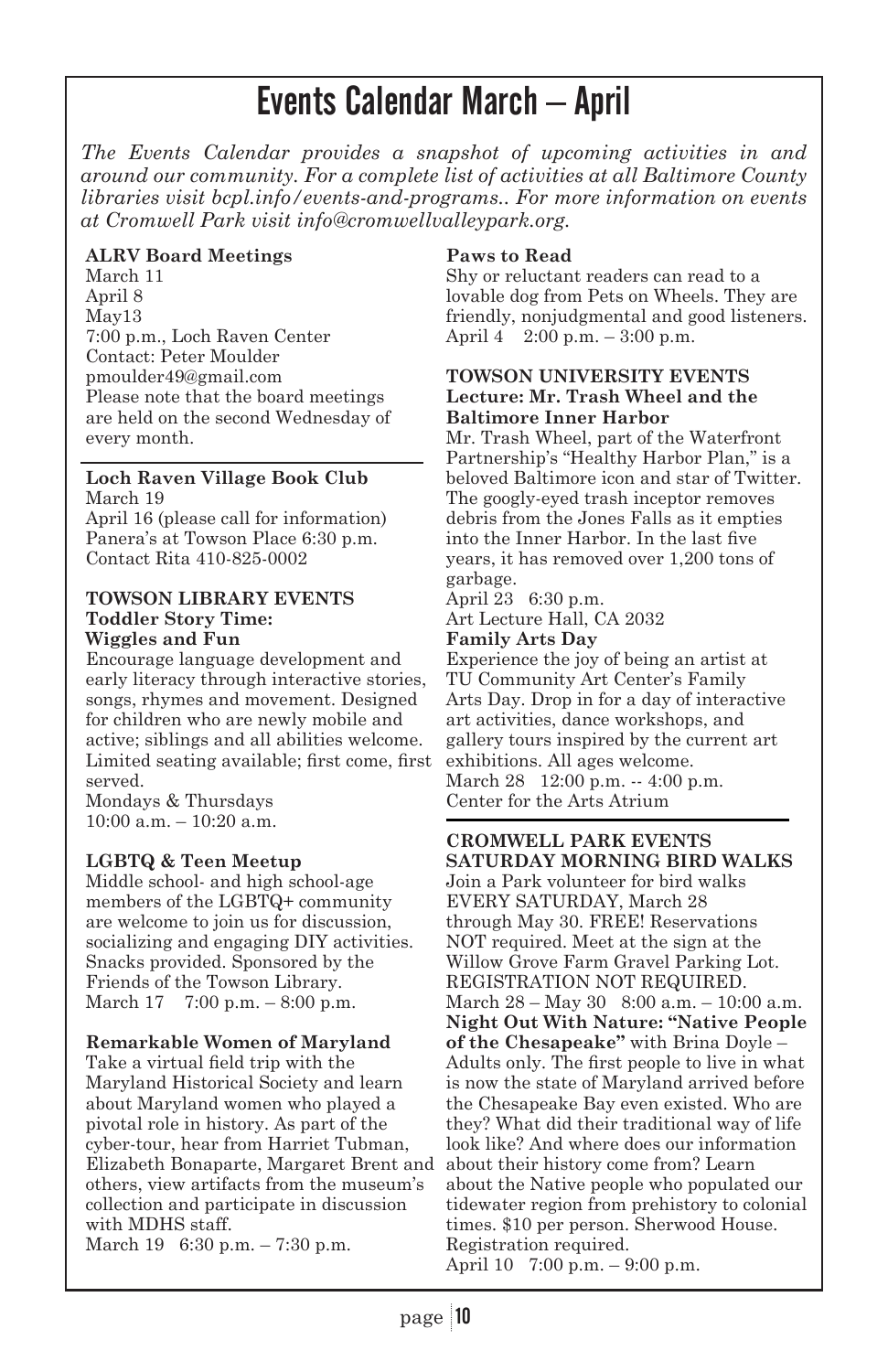# **CLASSIFIED ADS**

Cemetery Lots: 2 graves side-by-side in section F at Moreland Memorial on Taylor Ave. Originally \$3,600 per grave - sell both \$2,500. Call Pat 410-879-6627.

# **Cleanup Date**

The next neighborhood cleanup day is **March 28th.** Ambassadors and neighbors interested in helping to maintain a tidy LRV please mark your calendars! Of course if you are unavailable to assist with litter pickup on that day, no worries – you can pick a time that's good for you! Thanks to all who are participating in this worthwhile effort.

# **Loch Raven Library Repairs**

The Loch Raven Branch of the Baltimore County Public Library system will be closed from early March through late May. The branch at 1046 Taylor Avenue needs to be closed for HVAC, ceiling and lighting replacement projects. Although this will be an inconvenience for many in the community, this is an older building that definitely needs upgrades. During the rehab period keep in mind that the Parkville and Towson branches are only a few minutes away!



# **Your Home Sold Guaranteed At a Price Acceptable to You** or I Will Buy it for Cash

The Tim Hodgin Home Selling Team of Keller Williams Legacy Central (o) 410-560-5858 (c) 443-745-2734 TimHodgin@kw.com TimHodgin.com

**CARDI WILLIAMS** 

www.YourHomeSoldGuaranteed.net **To discuss the Guaranteed Sale of your home, call me, or get a FREE report that explains this Guarantee at:** 



"We used Tim Hodgin's Guarantee Program to sell our home & he sold it. The level of attention and service was so high, we felt like we were his only client." - *The Damareck Family*

"Tim sold our home on Pleasant Plains Rd. for 98% of the asking price & using one of his Guaranteed Home Sale programs.' - *The O'Donnell Family*

**Average Sold Price in Loch Raven Village 2018 \$217,136 (all homes, all Realtors) \$221,300 (when listed & sold by Tim Hodgin)** 

**Sold Price Compared to Original List Price 2018 96.80% (all homes, all Realtors) 98.88% (when listed & sold by Tim Hodgin)**

\*conditions apply. Seller & Tim must agree upon time of possession & price.

旧合

# **TO PLACE AN AD:**

Submit your ad via email (pdf) to lrvcrierads@gmail.com. Send a printed copy with payment to: The Village Crier P.O. Box 9721 Baltimore, MD 21284. *No ads will be taken by phone.*

#### **RATES ARE AS FOLLOWS:** Classified ads:

\$5.00 per 25 words, 50 word max. **Professional Service ads:** \$25.00 per ad, 50 word max. Display ads: \$75.00 per ad. NOTE: The Crier has limited availability! *All Ads must be paid in advance of publication.*  Make checks payable to: **Associates of Loch Raven Village, Inc.**